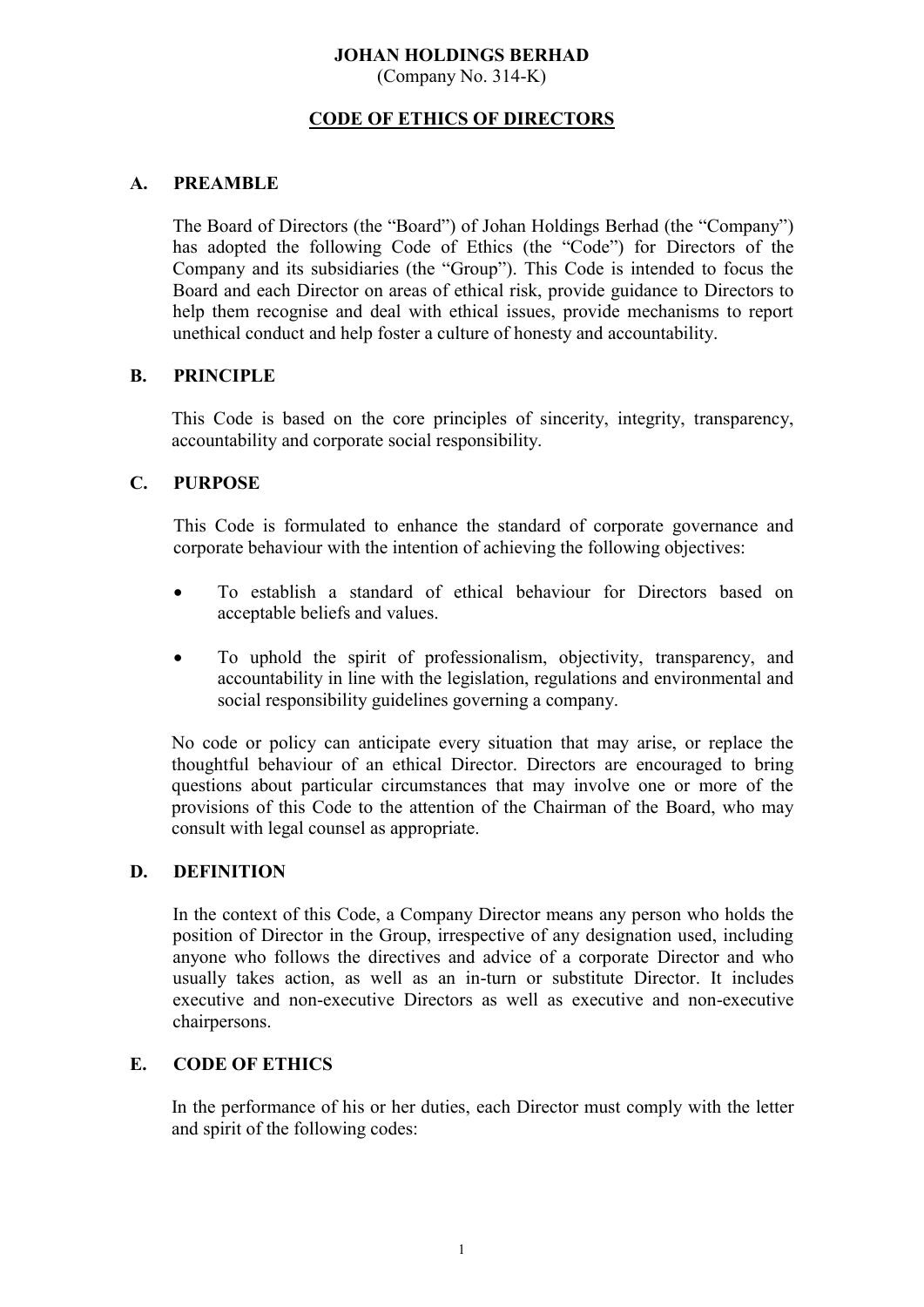## **1.0 Corporate Governance**

- Should have a clear understanding of the aims and purpose, capabilities and capacity of the Company;
- Should devote time and effort to attend meetings and to know what is required of the board and each of its Directors, and to discharge those functions;
- Should ensure at all times that the Company is properly managed and effectively controlled;
- Should stay abreast of the affairs of the Company and be kept informed of the Company's compliance with the relevant legislation and contractual requirements;
- Should insist on being kept informed on all matters of importance to the Company in order to be effective in corporate management;
- Should limit his directorship of companies to a number in which he can best devote his time and effectiveness; each Director is his own judge of his abilities and how best to manage his time effectively in the Company in which he holds directorship;
- Should have access to the advice and services of the Company Secretary, who is responsible to the board to ensure proper procedures, rules and regulations are complied with;
- Should at all times exercise his powers for the purposes they were conferred, for the benefit and prosperity of the Company;
- Should disclose immediately all contractual interests whether directly or indirectly with the Company;
- Should neither divert to his own advantage any business opportunity that the Company is pursuing, nor may he use confidential information obtained by reason of his office for his own advantage or that of others;
- Should at all times act with utmost good faith towards the Company in any transaction and to act honestly and responsibly in the exercise of his powers in discharging his duties; and
- Should be willing to exercise independent judgement and, if necessary, openly oppose if the vital interest of the Company is at stake.
- Relationship with Shareholders, Employees, Creditors and Customers and other Stakeholders